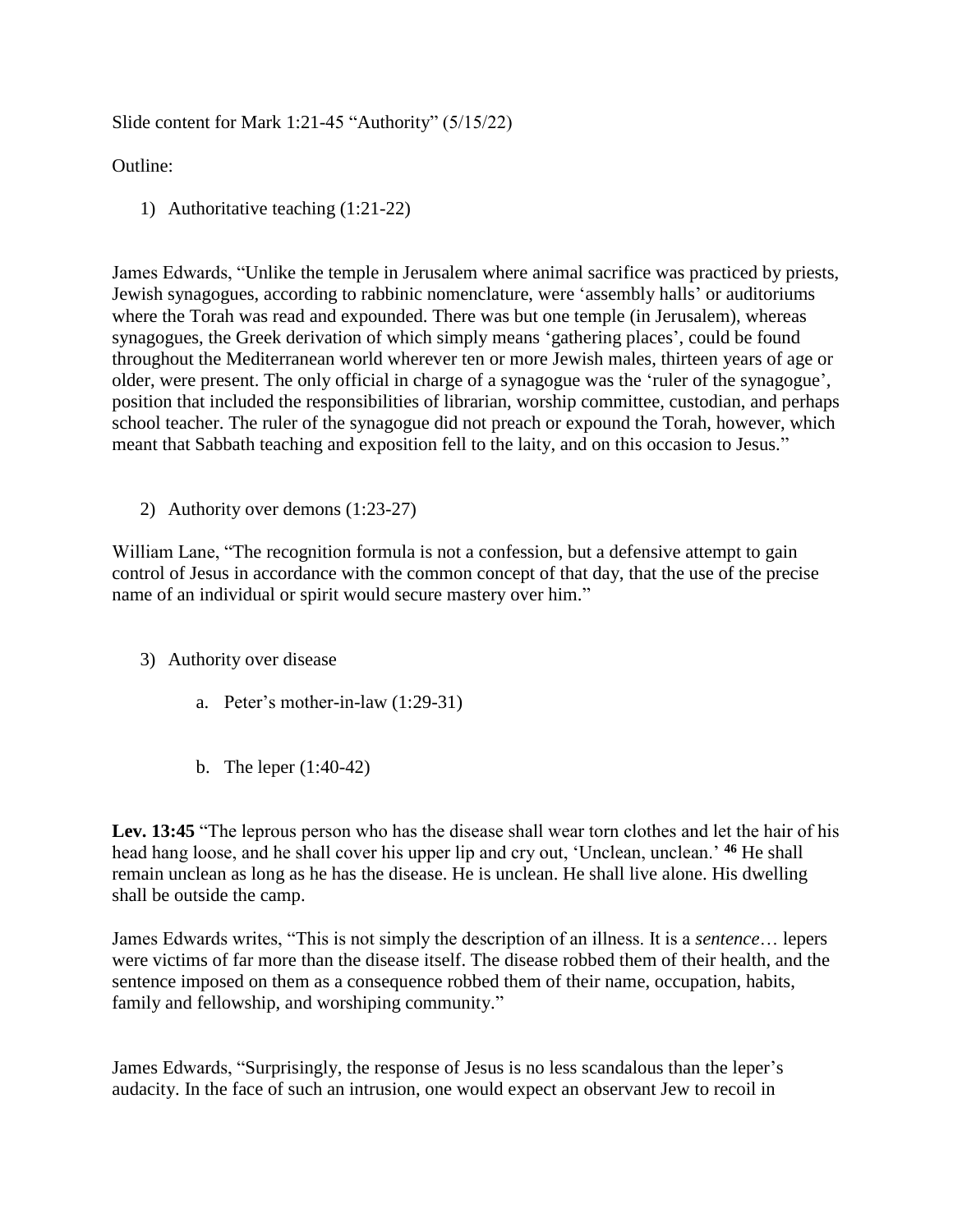protection and defense. But with Jesus compassion replaces contempt. Rather than turning from the leper, Jesus turns *to* him; indeed, he *touches* him, bringing himself into full contact with physical and ritual untouchability. The outstretched arm of Jesus is a long reach for his day... for any day. It removes the social, physical, and spiritual separations prescribed by the Torah and custom alike. The touch of Jesus speaks more loudly than his words; and the words of Jesus touch the leper more deeply than any act of human love. Jesus is not only able but desirous: 'I am willing,' he says, 'be clean'. Unlike an ordinary rabbi, Jesus is not polluted by the leper's disease; rather, the leper is cleansed and healed by Jesus' contagious holiness."

James Edwards, "An adverse irony results. Jesus has relieved the leper of his burden, but in broadcasting the news the leper imposes a burden on Jesus, for 'he could no longer enter a town openly but stayed outside in lonely places. Mark began this story with Jesus on the inside and the leper on the outside. At the end of the story Jesus is outside in lonely places'. Jesus and the leper have traded places. Early in his ministry Jesus is already an outsider in human society. Mark casts him in the role of the Servant of the Lord who bears the iniquities of others (Isa 53:11) and whose bearing of them causes him to be numbered with the transgressors (Isa 53:12)."

4) Why the silence? (1:25, 34, 43-44)

**Matt. 12:15** Jesus, aware of this (i.e. that the Pharisees wanted to destroy him), withdrew from there. And many followed him, and he healed them all **<sup>16</sup>** and ordered them not to make him known. **<sup>17</sup>** This was to fulfill what was spoken by the prophet Isaiah:

| 18 | "Behold, my servant whom I have chosen,        |
|----|------------------------------------------------|
|    | my beloved with whom my soul is well pleased.  |
|    | I will put my Spirit upon him,                 |
|    | and he will proclaim justice to the Gentiles.  |
| 19 | He will not quarrel or cry aloud,              |
|    | nor will anyone hear his voice in the streets; |
| 20 | a bruised reed he will not break,              |
|    | and a smoldering wick he will not quench,      |
|    | until he brings justice to victory;            |
| 21 | and in his name the Gentiles will hope."       |

James Edwards, "That which truly changes the human heart and ultimately compels one to recognize and follow Jesus can never come from coercion or a display of miraculous power."

5) Why he came